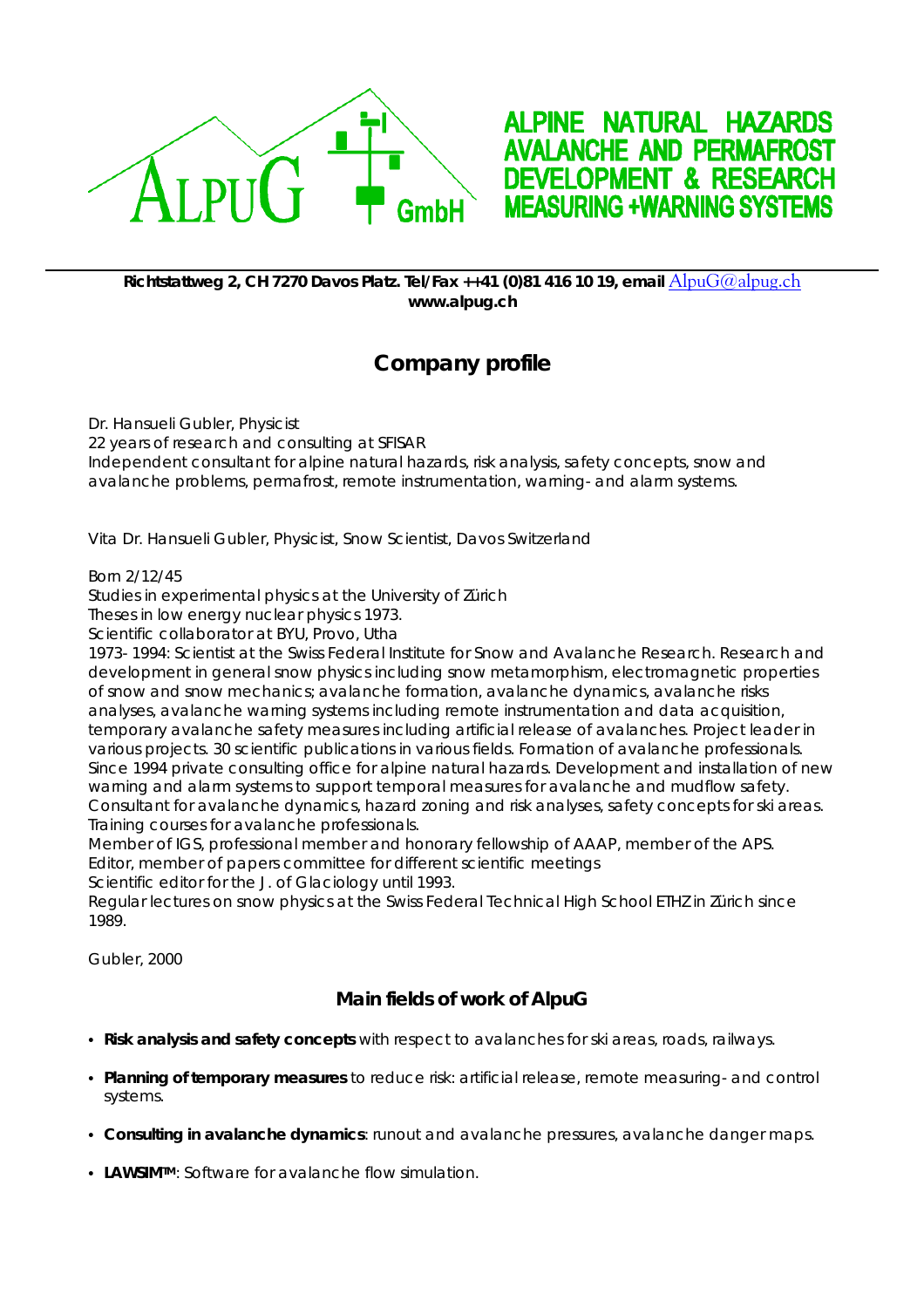- Planning, delivery, installation and maintenance of remote instrumentation, data acquisition and transmission systems, data visualisation for alpine warning systems (avalanches, mudflow, flooding, rockfall).
- **Alarm systems** for avalanches, mud-flows, rockfall.
	- $\sqrt{\phantom{a}}$  Medium range motion detectors
	- $\checkmark$  Ground motion detectors
	- $\angle$  Dynamic forces
	- $\checkmark$  Mud flow detectors
	- $\sqrt{\ }$  Rockfall detectors
	- $J$  Crack extensometer
- Remote control for artificial avalanche release systems
- \$ *Special instrumentation and sensors*:
	- √ *Sno***Surf** infrared snow surface temperature (weak layer formation).
	- T *Sno***Pro** remote snow profiler for release zones (snow accumulation, fracture height, layering, melt water percolation).
	- ✔ **Snow** height, radiation, temperature and humidity, wind, snow and ground temperatures.
	- √ **FlowCapt<sup>™</sup>** acoustical snow drift and wind measuring systerm.
	- **√ RainFlow™** acoustical precipitation gauge.

 *Flow*Capt and *Rain*Flow are Trade Marks of IAV Engineering

- **∕** *Sno***Wet** TDR ground surface wetness (potential for gliding and full depth avalanches).
- T **Weak layer** formation at actual snow surface (model running on site).
- **√ Temperature logging** in bore holes in Alpine and Arctic permafrost areas.
- \$ *More than 180 installations since 1995 by AlpuG*

## **Some major publications**

- GUBLER H., 1980, Simultaneous measurements of stability indices an characteristic parameters describing the snow cover and the weather in fracture zones of avalanches. J. of Glaciol. Vol. 26, No. 94, p. 65-74.
- GUBLER H., Hiller, M., 1984, The use of microwave FMCW radar in snow an avalanche research. Cold Region Sci. & Techn. 9(2), p. 109-119.
- GUBLER H., 1985, Model for dry snow metamorphism by interpracticle vapor flux. J. Geophys. Res. 90 (1985) D5, p. 8081-92.
- GUBLER H., Weilenmann, P., 1986, Seasonal snow cover monitoring using FMCW radar. Proceedings of the International Snow Science Workshop, Lake Tahoe, USA 1986, p. 87-97.
- GUBLER H., 1987, Measurements and modelling snow-avalanche speeds. In, Avalanche Formation, Movement and Effects, Proceedings of the Davos Symposium. IAHS Publ. No. 162, p. 405-420.
- GUBLER H., Hiller M., Weilenmann P.,1988, Remote on-line snow cover profiling in avalanche release zones using miccrowave radar. Proceedings of the International Snow Science Workshop, Whistler, Canada, 1986, p. 166-174.
- GUBLER H., Bader H.P., 1989, A model of initial failure of slab avalanche release. Annals of Glaciology, Vol. 13, Intl. Glac. Soc., p. 90-95.
- GUBLER H., 1992, Slab avalanche formation, new measurements and results, Proceedings of the International Snow Science Workshop. Breckenridge, Colorado USA, p. 134-149.
- GUBLER H.,1996, Remote avalanche warning-, alarm and control systems, fundamentals,